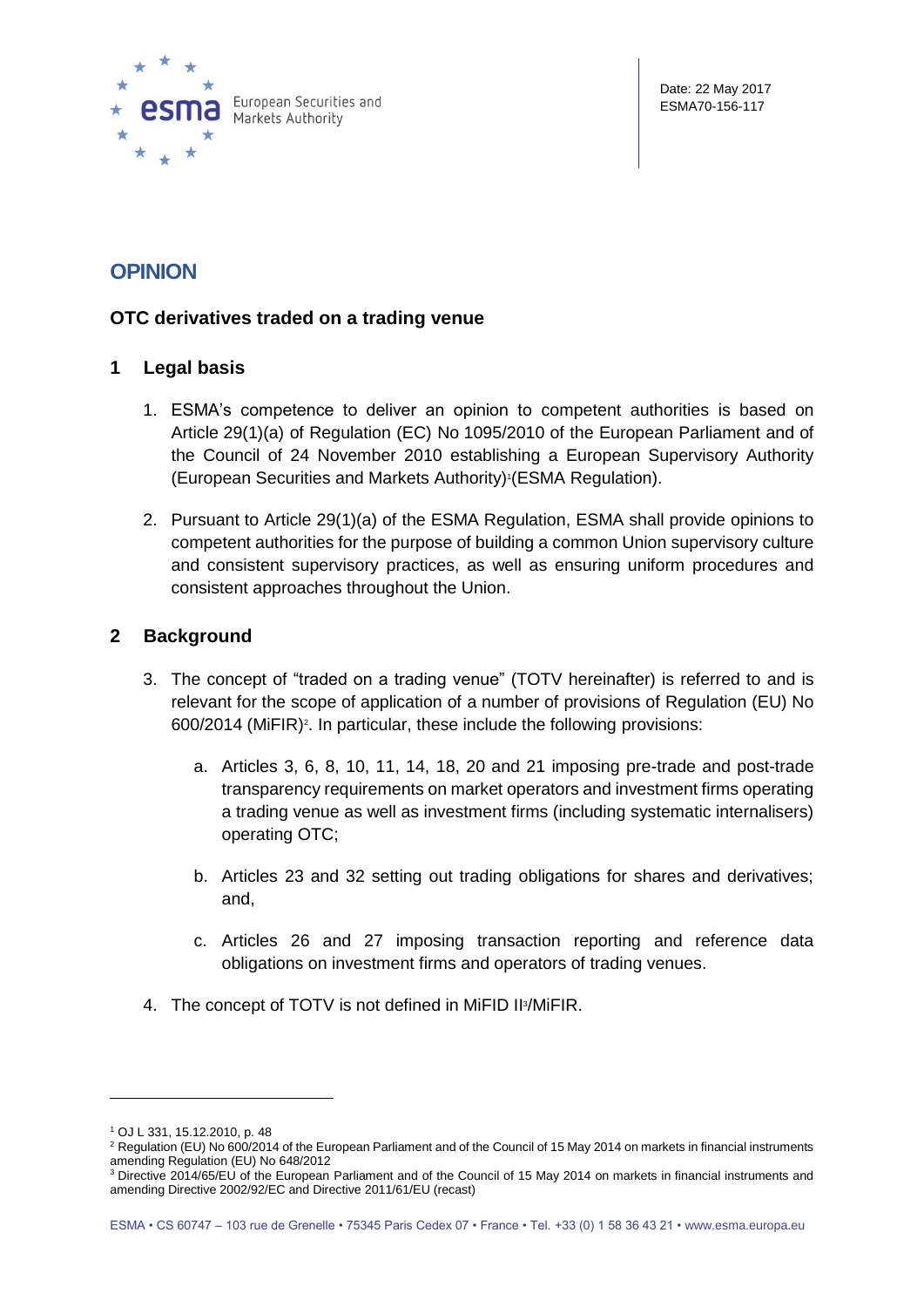

- 5. However, national competent authorities and market participants have asked ESMA to clarify the meaning of this concept for the purpose of the correct application of the above-mentioned provisions in respect of OTC derivatives.
- 6. ESMA has considered that such clarification will contribute positively to the consistency of supervisory practices and will ensure consistent approaches throughout the Union, as a result of which, ESMA has decided to issue this Opinion.

## **3 Opinion**

- 7. MiFIR significantly broadens the scope of application for the transparency and transaction reporting requirements by requiring not only instruments that are admitted to trading on a regulated market but also instruments that are traded on other trading venues - MTFs or OTFs – to be subject to the transparency and transaction reporting requirements. Articles 20 and 21 as well as recital 18 of MiFIR and recital 116 of MiFID II clarify that the transparency requirements should also apply to investment firms undertaking transactions outside of trading venues as long as the instrument is TOTV.
- 8. However, MiFIR does not require that all financial instruments traded OTC, including derivatives, are captured by the transparency and transaction reporting obligation. In particular, financial instruments that are only traded outside of trading venues are not included.<sup>4</sup>
- 9. While the concept of TOTV is clear for instruments that are centrally issued and that are fully standardised, such as shares and bonds as well as exchange traded derivatives, it is less clear for OTC derivatives. This is due to the fact that OTC derivatives that do not have an issuer, are less standardised and often arise from bilateral contracts between two counterparties. ESMA considers it therefore important to delineate the OTC derivatives that are within the scope of the transparency and transaction reporting requirements from those OTC derivatives that are not considered TOTV and, hence, are outside the scope of the transparency and transaction reporting requirements.
- 10. Regulation (EU) 2017/585<sup>5</sup>, stemming from the empowerment of Article 27(3) of MiFIR, specifies the relevant identifying reference data that needs to be submitted for each financial instrument admitted to trading on regulated markets or traded on MTFs or OTFs. Hence, regarding derivatives, the reference data submitted in accordance with the requirements of Article 27(1) of MiFIR will include the relevant reference data

<sup>&</sup>lt;sup>4</sup> The obligation to report transactions applies in addition to financial instruments where the underlying is a financial instrument traded on a trading venue or an index or basket composed of financial instruments traded on a trading venue

<sup>5</sup> Commission delegated regulation (EU) 2017/585 of 14 July 2016 supplementing Regulation (EU) No 600/2014 of the European Parliament and of the Council with regard to regulatory technical standards for the data standards and formats for financial instrument reference data and technical measures in relation to arrangements to be made by the European Securities and Markets Authority and competent authorities